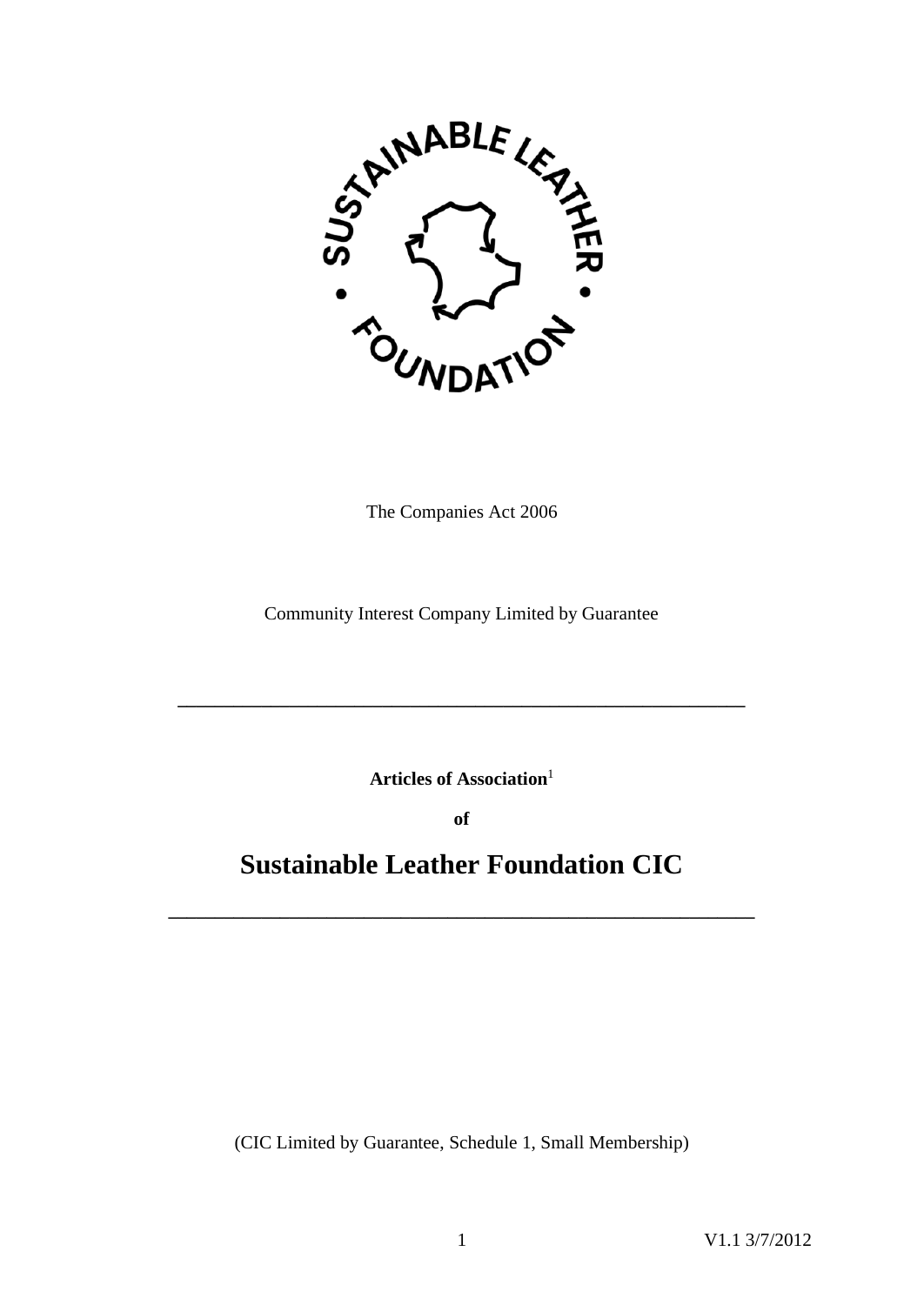# The Companies Act 2006<br>Community Interest Company Limited by Guarantee

# **INDEX TO THE ARTICLES**

| 1.  |                                                   |  |  |  |  |
|-----|---------------------------------------------------|--|--|--|--|
| 2.  |                                                   |  |  |  |  |
| 3.  |                                                   |  |  |  |  |
| 4.  |                                                   |  |  |  |  |
|     |                                                   |  |  |  |  |
| 5.  |                                                   |  |  |  |  |
| 6.  |                                                   |  |  |  |  |
| 7.  |                                                   |  |  |  |  |
|     |                                                   |  |  |  |  |
|     |                                                   |  |  |  |  |
| 8.  |                                                   |  |  |  |  |
| 9.  |                                                   |  |  |  |  |
| 10. |                                                   |  |  |  |  |
| 11. |                                                   |  |  |  |  |
|     |                                                   |  |  |  |  |
| 12. |                                                   |  |  |  |  |
| 13. |                                                   |  |  |  |  |
| 14. |                                                   |  |  |  |  |
| 15. |                                                   |  |  |  |  |
| 16. |                                                   |  |  |  |  |
| 17. |                                                   |  |  |  |  |
| 18. |                                                   |  |  |  |  |
| 19. |                                                   |  |  |  |  |
| 20. |                                                   |  |  |  |  |
| 21. |                                                   |  |  |  |  |
|     |                                                   |  |  |  |  |
| 22. |                                                   |  |  |  |  |
| 23. |                                                   |  |  |  |  |
| 24. |                                                   |  |  |  |  |
| 25. |                                                   |  |  |  |  |
|     |                                                   |  |  |  |  |
|     |                                                   |  |  |  |  |
| 26. |                                                   |  |  |  |  |
| 27. |                                                   |  |  |  |  |
|     |                                                   |  |  |  |  |
| 28. |                                                   |  |  |  |  |
| 29. |                                                   |  |  |  |  |
|     | ADMINISTRATIVE ARRANGEMENTS AND MISCELLANEOUS  10 |  |  |  |  |
| 30. |                                                   |  |  |  |  |
| 31. |                                                   |  |  |  |  |
| 32. |                                                   |  |  |  |  |
| 33. |                                                   |  |  |  |  |
| 34. |                                                   |  |  |  |  |
| 35. |                                                   |  |  |  |  |
|     |                                                   |  |  |  |  |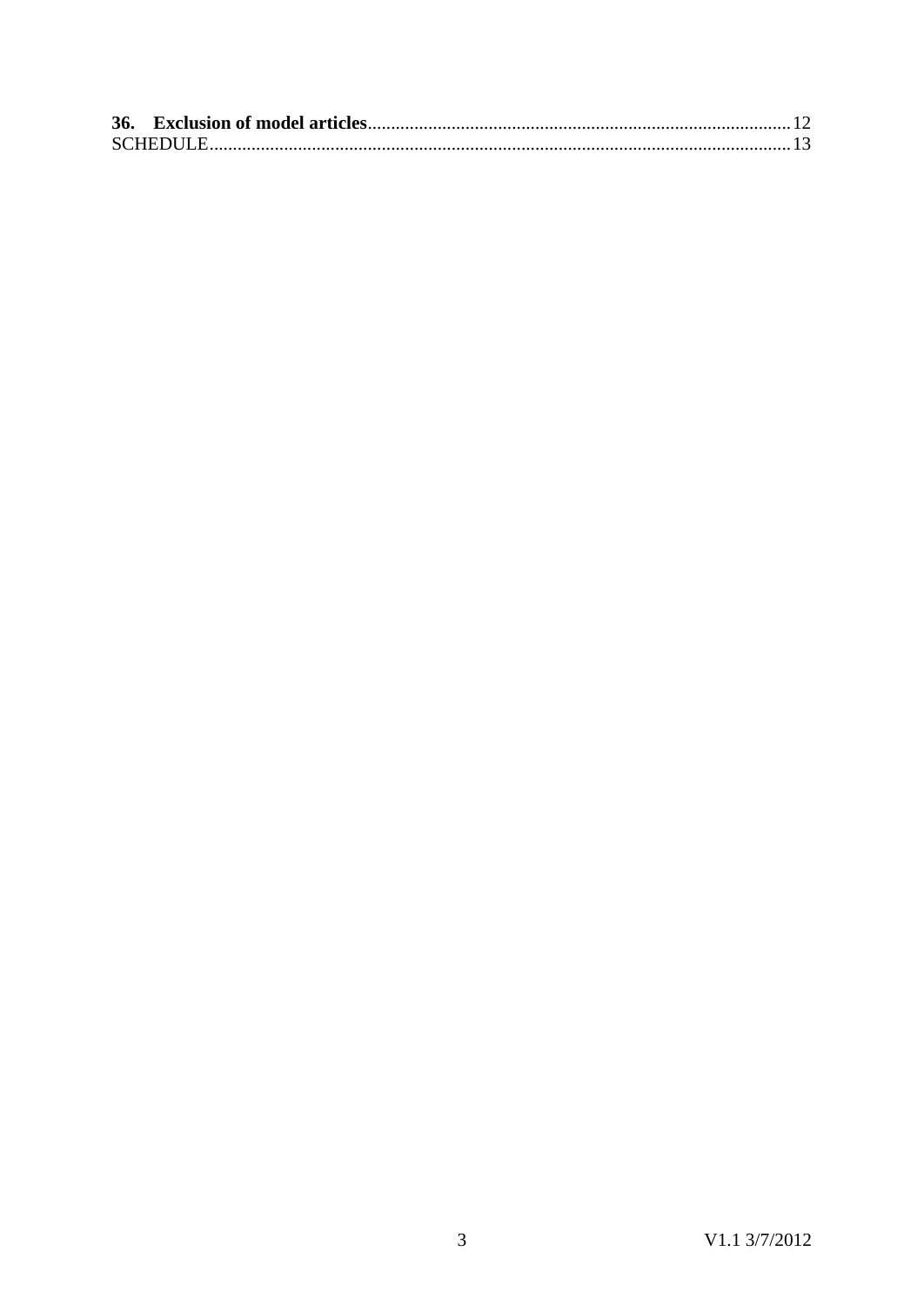# **The Companies Act 2006**

# **Articles of Association**

 $\mathbf{f}$ 

#### **Sustainable Leather Foundation CIC**

#### **INTERPRETATION**

#### <span id="page-3-1"></span><span id="page-3-0"></span>**1. Defined Terms**

1.1 The interpretation of these Articles is governed by the provisions set out in the Schedule at the end of the Articles.

# **COMMUNITY INTEREST COMPANY AND ASSET LOCK**

# <span id="page-3-2"></span>**2. Community Interest Company**

2.1 The Company is to be a community interest company.

# <span id="page-3-3"></span>**3. Asset Lock**<sup>2</sup>

- 3.1 The Company shall not transfer any of its assets other than for full consideration.
- 3.2 Provided the conditions in Article 3.3 are satisfied, Article 3.1 shall not apply to:
	- (a) the transfer of assets to any specified asset-locked body, or (with the consent of the Regulator) to any other asset-locked body; and
	- (b) the transfer of assets made for the benefit of the community other than by way of a transfer of assets into an asset-locked body.
- 3.3 The conditions are that the transfer of assets must comply with any restrictions on the transfer of assets for less than full consideration which may be set out elsewhere in the memorandum or Articles of the Company.
- 3.4 If:
	- 3.4.1 the Company is wound up under the Insolvency Act 1986; and
	- 3.4.2 all its liabilities have been satisfied

any residual assets shall be given or transferred to the asset-locked body specified in Article 3.5 below.

3.5 For the purposes of this Article 3, the following asset-locked body is specified as a potential recipient of the Company's assets under Articles 3.2 and 3.4:

Name: The Leathersellers' Company Charitable Fund

Charity Registration Number: 278072

Registered Office: Leathersellers Co, 7 St. Helen's Place, London, EC3A 6AB<sup>3</sup>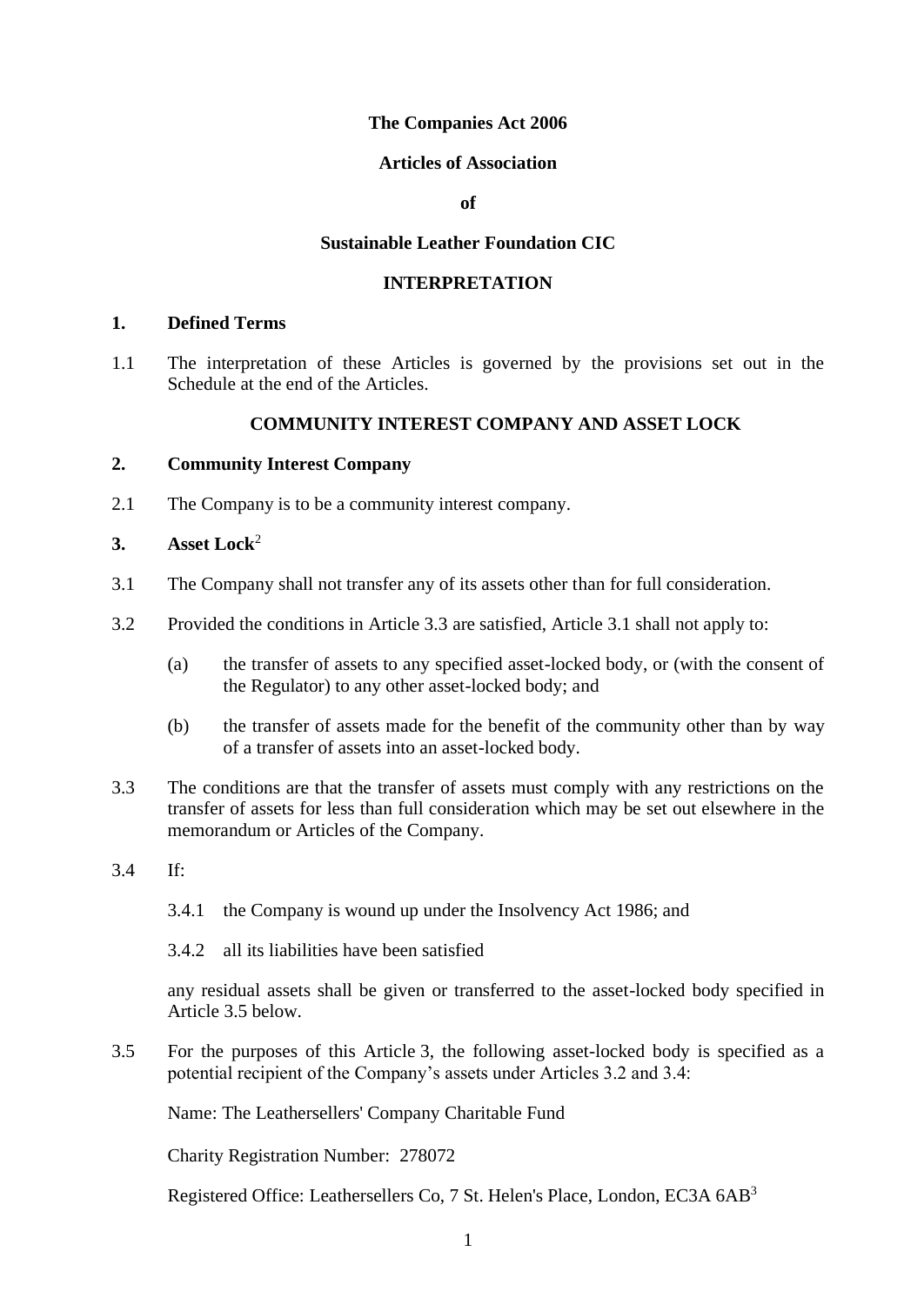# <span id="page-4-0"></span>**4. Not for profit**

4.1 The Company is not established or conducted for private gain: any surplus or assets shall be used principally for the benefit of the community and for the further development of the objects of the company.

# **OBJECTS, POWERS AND LIMITATION OF LIABILITY**

# <span id="page-4-2"></span><span id="page-4-1"></span>**5. Objects**<sup>4</sup>

- 5.1 The objects for which the Company is established are to carry on activities which benefit the community and in particular (without limitation) to provide benefit to the global leather industry, particularly focusing on regrowth, recovery, and improvement in sustainable practices through the creation and implementation of a certification system. The certification system will seek to address the environmental, social, and governance pillars of sustainability.
- 5.2 The objects shall include: evaluation, assessment and certification of tanneries and leather manufacturers around the world; education and training on best available techniques and practices; cross-sector collaboration to align on environmental and social priorities.

# <span id="page-4-3"></span>**6. Powers**

6.1 To further its objects the Company may do all such lawful things as may further the Company's objects and, in particular, but, without limitation, may borrow or raise and secure the payment of money for any purpose including for the purposes of investment or of raising funds.

# <span id="page-4-4"></span>**7. Liability of members**<sup>5</sup>

- 7.1 The liability of each member is limited to £1, being the amount that each member undertakes to contribute to the assets of the Company in the event of its being wound up while he or she is a member or within one year after he or she ceases to be a member, for:
- 7.2 payment of the Company's debts and liabilities contracted before he or she ceases to be a member;
- 7.3 payment of the costs, charges and expenses of winding up; and
- <span id="page-4-5"></span>7.4 adjustment of the rights of the contributories among themselves.

# **DIRECTORS**

# **DIRECTORS' POWERS AND RESPONSIBILITIES**<sup>6</sup>

# <span id="page-4-7"></span><span id="page-4-6"></span>**8. Directors' general authority**

8.1 Subject to the Articles, the Directors are responsible for the management of the Company's business, for which purpose they may exercise all the powers of the Company.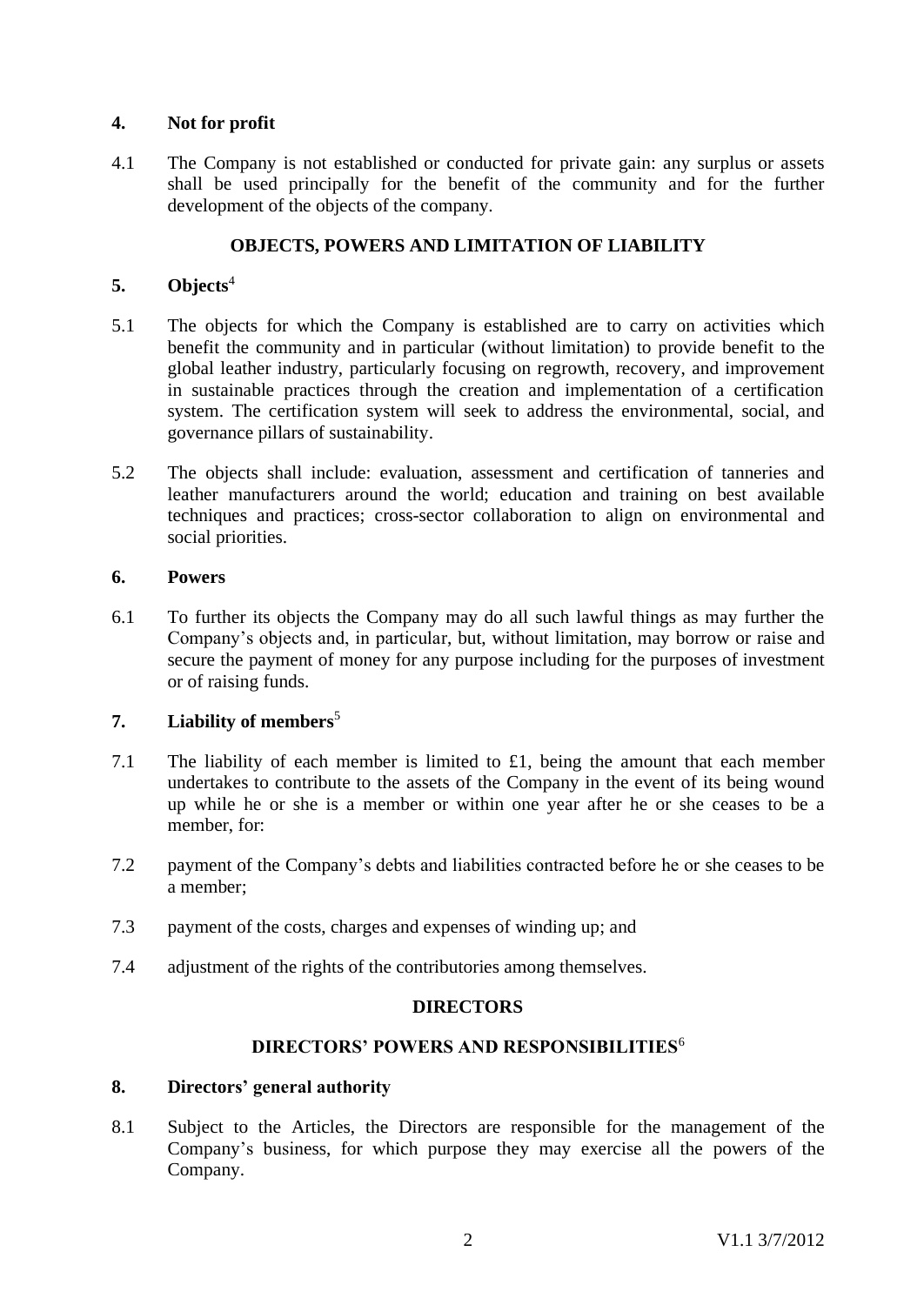# <span id="page-5-0"></span>**9. Company Members' reserve power**

- 9.1 The Company Members, may, by special resolution, direct the Directors to take, or refrain from taking, specific action.
- 9.2 No such special resolution invalidates anything which the Directors have done before the passing of the resolution.

# <span id="page-5-1"></span>**10. Chair**

The Directors may appoint one of their number to be the chair of the Directors for such term of office as they determine and may at any time remove him or her from office.

# <span id="page-5-2"></span>**11. Directors may delegate**<sup>7</sup>

- 11.1 Subject to the Articles, the Directors may delegate any of the powers which are conferred on them under the Articles or the implementation of their decisions or day to day management of the affairs of the Company:
	- 11.1.1 to such person or committee;
	- 11.1.2 by such means (including by power of attorney);
	- 11.1.3 to such an extent;
	- 11.1.4 in relation to such matters or territories; and
	- 11.1.5 on such terms and conditions;

as they think fit.

- 11.2 If the Directors so specify, any such delegation of this power may authorise further delegation of the Directors' powers by any person to whom they are delegated.
- 11.3 The Directors may revoke any delegation in whole or part or alter its terms and conditions.

# **DECISION-MAKING BY DIRECTORS**

# <span id="page-5-4"></span><span id="page-5-3"></span>**12. Directors to take decisions collectively**<sup>8</sup>

12.1 Any decision of the Directors must be either a majority decision at a meeting or a decision taken in accordance with Article [18.](#page-7-1)

# <span id="page-5-5"></span>**13. Calling a Directors' meeting**

- 13.1 Two Directors may (and the Secretary, if any, must at the request of two Directors) call a Directors' meeting.
- 13.2 A Directors' meeting must be called by at least seven Clear Days' notice unless either:

13.2.1 all the Directors agree; or

13.2.2 urgent circumstances require shorter notice.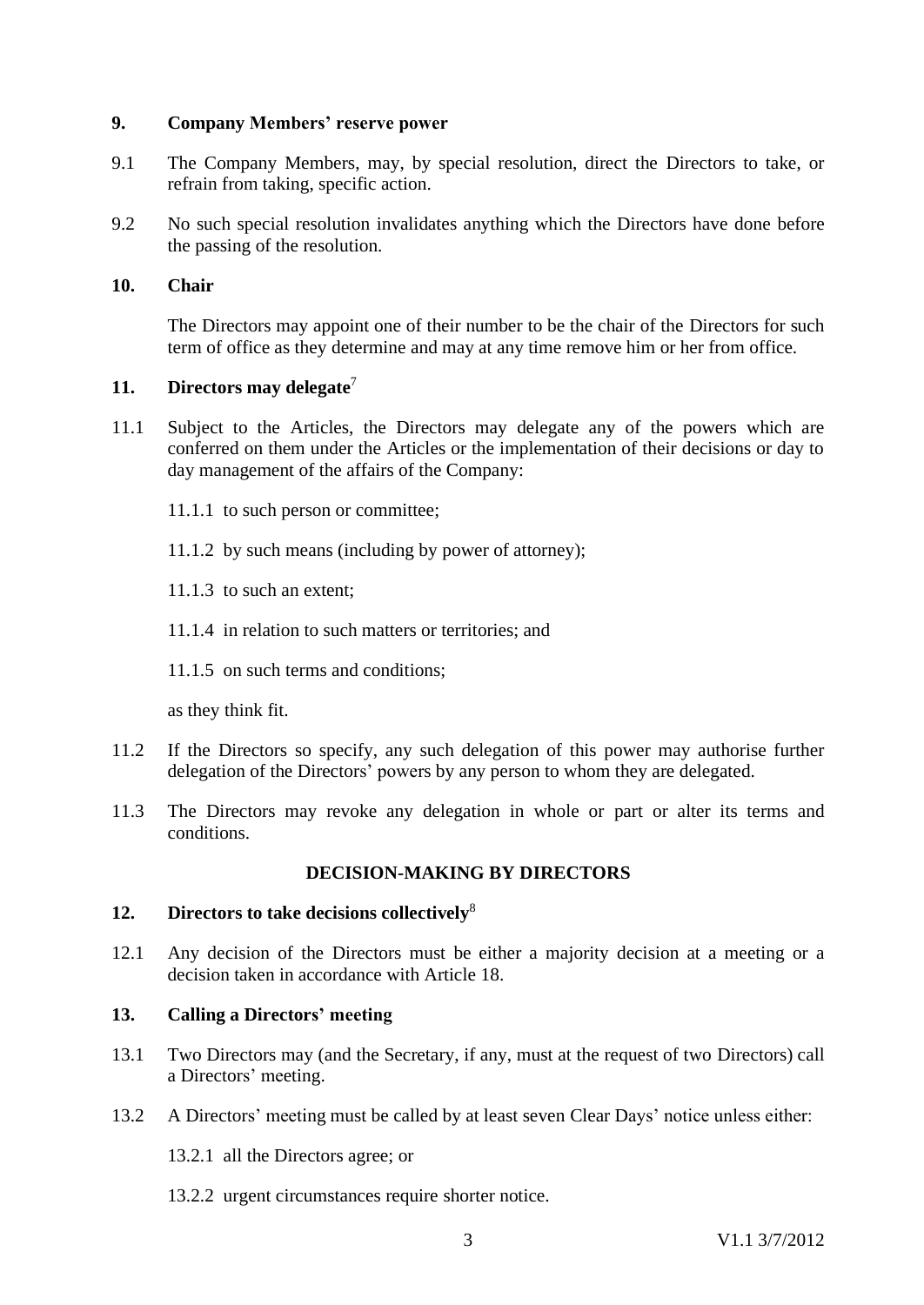- 13.3 Notice of Directors' meetings must be given to each Director.
- 13.4 Every notice calling a Directors' meeting must specify:
	- 13.4.1 the place, day and time of the meeting; and
	- 13.4.2 if it is anticipated that Directors participating in the meeting will not be in the same place, how it is proposed that they should communicate with each other during the meeting.
- 13.5 Notice of Directors' meetings need not be in Writing.
- 13.6 Notice of Directors' meetings may be sent by Electronic Means to an Address provided by the Director for the purpose.

# <span id="page-6-0"></span>**14. Participation in Directors' meetings**

- 14.1 Subject to the Articles, Directors participate in a Directors' meeting, or part of a Directors' meeting, when:
	- 14.1.1 the meeting has been called and takes place in accordance with the Articles; and
	- 14.1.2 they can each communicate to the others any information or opinions they have on any particular item of the business of the meeting.
- 14.2 In determining whether Directors are participating in a Directors' meeting, it is irrelevant where any Director is or how they communicate with each other.<sup>9</sup>
- 14.3 If all the Directors participating in a meeting are not in the same place, they may decide that the meeting is to be treated as taking place wherever any of them is.

# <span id="page-6-1"></span>**15. Quorum for Directors' meetings**<sup>10</sup>

- 15.1 At a Directors' meeting, unless a quorum is participating, no proposal is to be voted on, except a proposal to call another meeting.
- 15.2 The quorum for Directors' meetings may be fixed from time to time by a decision of the Directors, but it must never be less than two, and unless otherwise fixed it is two.
- 15.3 If the total number of Directors for the time being is less than the quorum required, the Directors must not take any decision other than a decision:
	- 15.3.1 to appoint further Directors; or
	- 15.3.2 to call a general meeting so as to enable the members to appoint further Directors.

# <span id="page-6-2"></span>**16. Chairing of Directors' meetings**

16.1 The Chair, if any, or in his or her absence another Director nominated by the Directors present shall preside as chair of each Directors' meeting.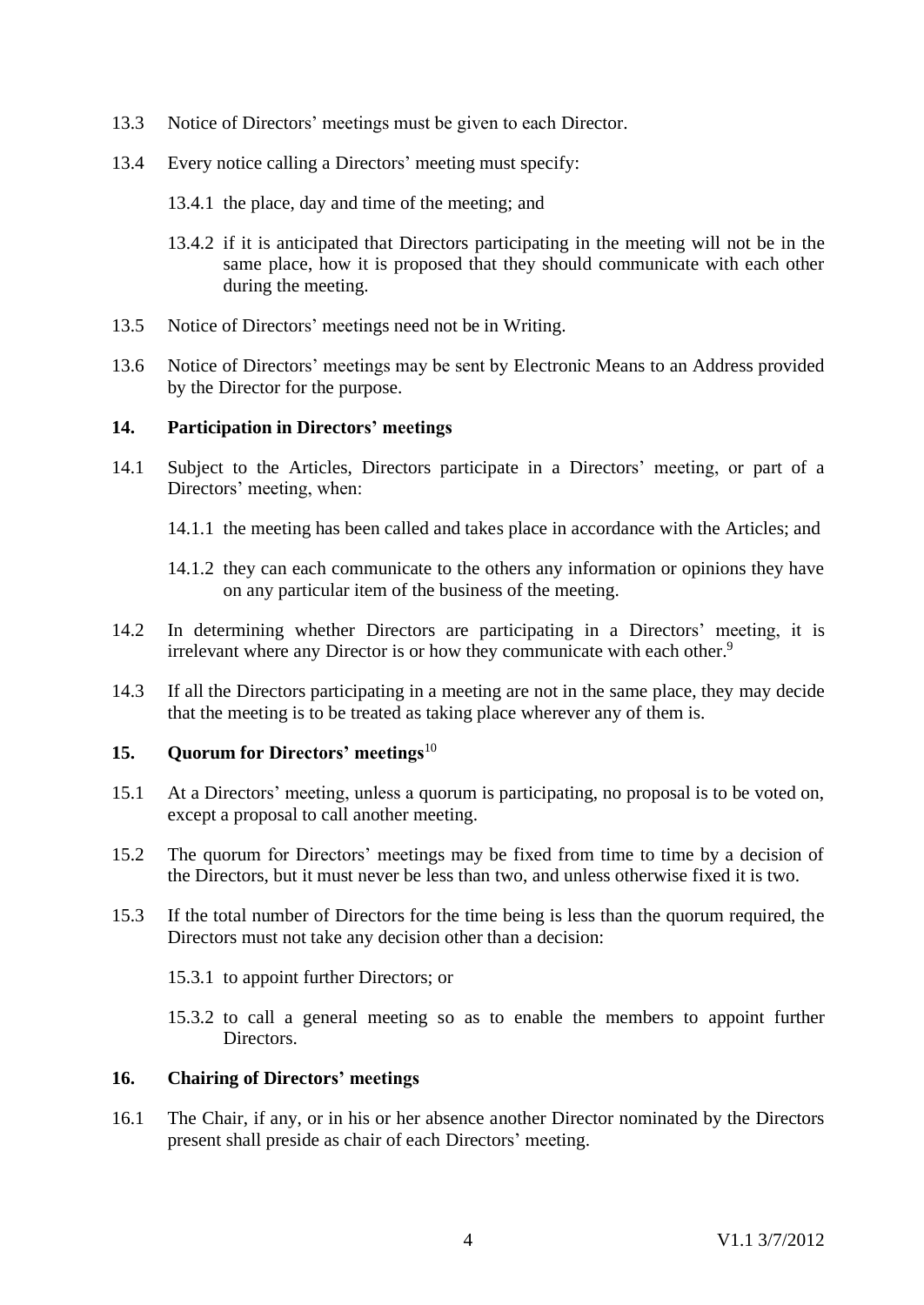# <span id="page-7-0"></span>**17. Decision-making at meetings** <sup>11</sup>

- 17.1 Questions arising at a Directors' meeting shall be decided by a majority of votes.
- 17.2 In all proceedings of Directors each Director must not have more than one vote.<sup>12</sup>
- 17.3 In case of an equality of votes, the Chair (if one is appointed) shall have a second or casting vote.

# <span id="page-7-1"></span>**18. Decisions without a meeting**<sup>13</sup>

- <span id="page-7-3"></span>18.1 The Directors may take a unanimous decision without a Directors' meeting in accordance with this Article by indicating to each other by any means, including without limitation by Electronic Means, that they share a common view on a matter. Such a decision may, but need not, take the form of a resolution in Writing, copies of which have been signed by each Director or to which each Director has otherwise indicated agreement in Writing.
- <span id="page-7-4"></span>18.2 A decision which is made in accordance with Article [18.1](#page-7-3) shall be as valid and effectual as if it had been passed at a meeting duly convened and held, provided the following conditions are complied with:
	- 18.2.1 approval from each Director must be received by one person being either such person as all the Directors have nominated in advance for that purpose or such other person as volunteers if necessary ("the Recipient"), which person may, for the avoidance of doubt, be one of the Directors;
	- 18.2.2 following receipt of responses from all of the Directors, the Recipient must communicate to all of the Directors by any means whether the resolution has been formally approved by the Directors in accordance with this Article [18.2;](#page-7-4)
	- 18.2.3 the date of the decision shall be the date of the communication from the Recipient confirming formal approval;
	- 18.2.4 the Recipient must prepare a minute of the decision in accordance with Article [32.](#page-12-3)

# <span id="page-7-2"></span>**19. Conflicts of interest**<sup>14</sup>

- 19.1 Whenever a Director finds himself or herself in a situation that is reasonably likely to give rise to a Conflict of Interest, he or she must declare his or her interest to the Directors unless, or except to the extent that, the other Directors are or ought reasonably to be aware of it already.
- 19.2 If any question arises as to whether a Director has a Conflict of Interest, the question shall be decided by a majority decision of the other Directors.
- 19.3 Whenever a matter is to be discussed at a meeting or decided in accordance with Article 18 and a Director has a Conflict of Interest in respect of that matter then, subject to Article 20, he or she must:
	- 19.3.1 remain only for such part of the meeting as in the view of the other Directors is necessary to inform the debate;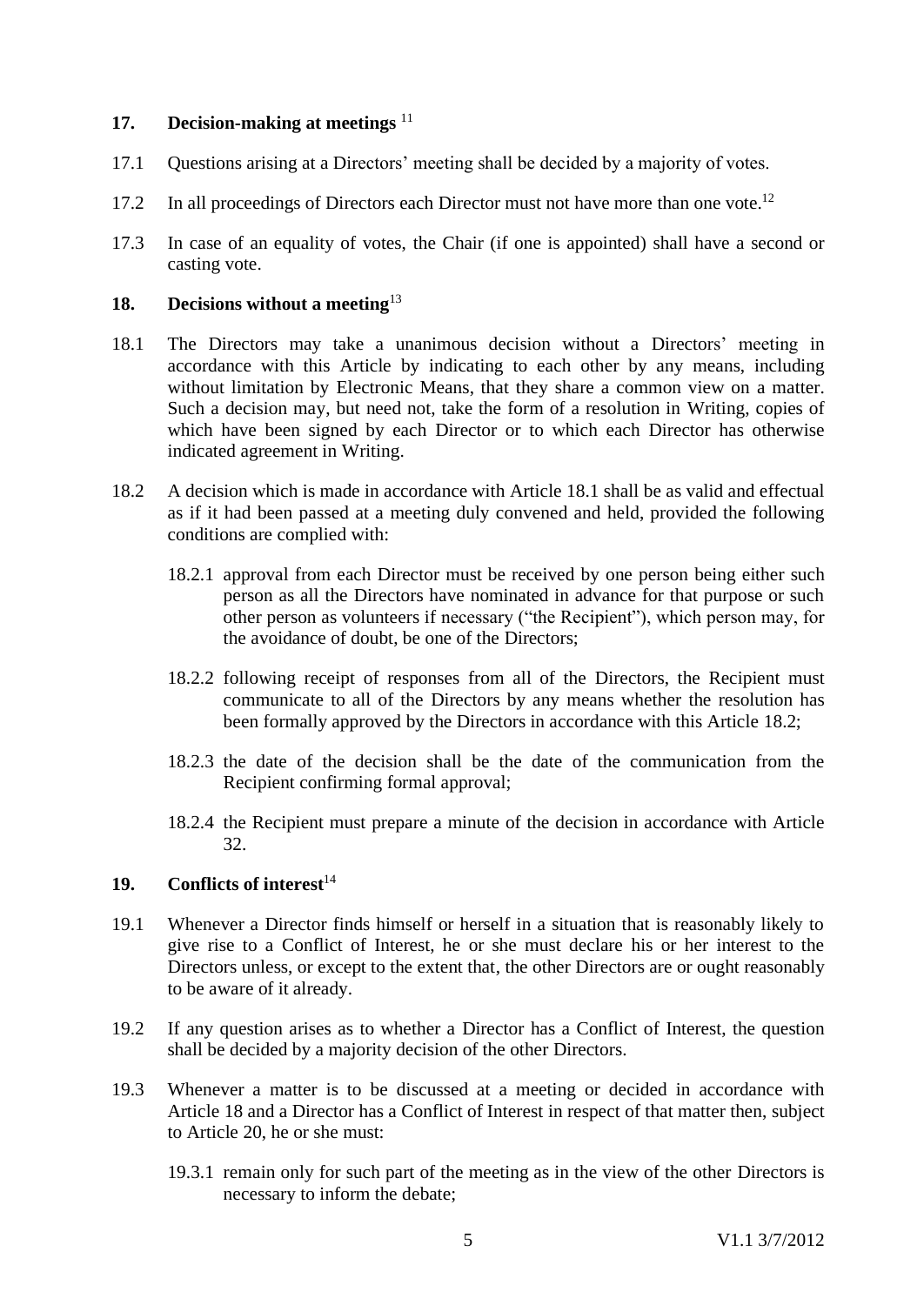19.3.2 not be counted in the quorum for that part of the meeting; and

19.3.3 withdraw during the vote and have no vote on the matter.

19.4 When a Director has a Conflict of Interest which he or she has declared to the Directors, he or she shall not be in breach of his or her duties to the Company by withholding confidential information from the Company if to disclose it would result in a breach of any other duty or obligation of confidence owed by him or her.

# <span id="page-8-0"></span>**20. Directors' power to authorise a conflict of interest**

- <span id="page-8-4"></span>20.1 The Directors have power to authorise a Director to be in a position of Conflict of Interest provided:
	- 20.1.1 in relation to the decision to authorise a Conflict of Interest, the conflicted Director must comply with Article 19.3;
	- 20.1.2 in authorising a Conflict of Interest, the Directors can decide the manner in which the Conflict of Interest may be dealt with and, for the avoidance of doubt, they can decide that the Director with a Conflict of Interest can participate in a vote on the matter and can be counted in the quorum;
	- 20.1.3 the decision to authorise a Conflict of Interest can impose such terms as the Directors think fit and is subject always to their right to vary or terminate the authorisation.
- 20.2 If a matter, or office, employment or position, has been authorised by the Directors in accordance with Article [20.1](#page-8-4) then, even if he or she has been authorised to remain at the meeting by the other Directors, the Director may absent himself or herself from meetings of the Directors at which anything relating to that matter, or that office, employment or position, will or may be discussed.
- 20.3 A Director shall not be accountable to the Company for any benefit which he or she derives from any matter, or from any office, employment or position, which has been authorised by the Directors in accordance with Article [20.1](#page-8-4) (subject to any limits or conditions to which such approval was subject).

# <span id="page-8-1"></span>**21. Register of Directors' interests**

The Directors shall cause a register of Directors' interests to be kept. A Director must declare the nature and extent of any interest, direct or indirect, which he or she has in a proposed transaction or arrangement with the Company or in any transaction or arrangement entered into by the Company which has not previously been declared.

# **APPOINTMENT AND RETIREMENT OF DIRECTORS**<sup>15</sup>

# <span id="page-8-3"></span><span id="page-8-2"></span>**22. Methods of appointing Directors**

- 22.1 Those persons notified to the Registrar of Companies as the first Directors of the Company shall be the first Directors.
- 22.2 Any person who is willing to act as a Director, and is permitted by law to do so, may be appointed to be a Director by a decision of the Directors.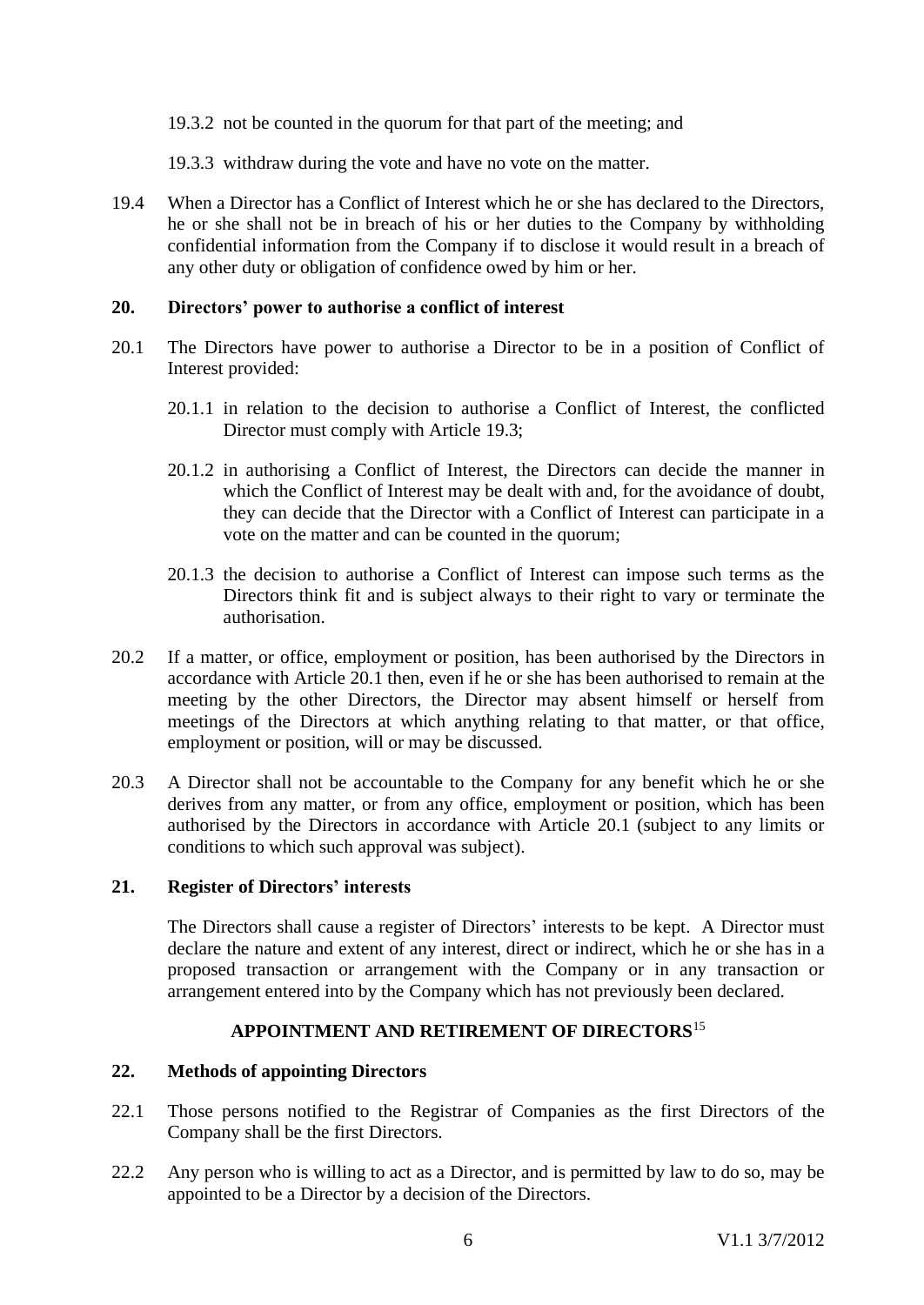# <span id="page-9-0"></span>**23. Termination of Director's appointment**<sup>16</sup>

- 23.1 A person ceases to be a Director as soon as:
	- (a) that person ceases to be a Director by virtue of any provision of the Companies Act 2006, or is prohibited from being a Director by law;
	- (b) a bankruptcy order is made against that person, or an order is made against that person in individual insolvency proceedings in a jurisdiction other than England and Wales or Northern Ireland which have an effect similar to that of bankruptcy;
	- (c) a composition is made with that person's creditors generally in satisfaction of that person's debts;
	- (d) notification is received by the Company from the Director that the Director is resigning from office, and such resignation has taken effect in accordance with its terms (but only if at least two Directors will remain in office when such resignation has taken effect); or
	- (e) the Director fails to attend three consecutive meetings of the Directors and the Directors resolve that the Director be removed for this reason.
	- (f) the Director ceases to be a member.

# <span id="page-9-1"></span>24. **Directors' remuneration**<sup>17</sup>

- 24.1 Directors may undertake any services for the Company that the Directors decide.
- 24.2 Directors are entitled to such remuneration as the Directors determine:
	- (a) for their services to the Company as Directors; and
	- (b) for any other service which they undertake for the Company.
- 24.3 Subject to the Articles, a Director's remuneration may:
	- (a) take any form; and
	- (b) include any arrangements in connection with the payment of a pension, allowance or gratuity, or any death, sickness or disability benefits, to or in respect of that director.
- 24.4 Unless the Directors decide otherwise, Directors' remuneration accrues from day to day.
- 24.5 Unless the Directors decide otherwise, Directors are not accountable to the Company for any remuneration which they receive as Directors or other officers or employees of the Company's subsidiaries or of any other body corporate in which the Company is interested.

# <span id="page-9-2"></span>**25. Directors' expenses**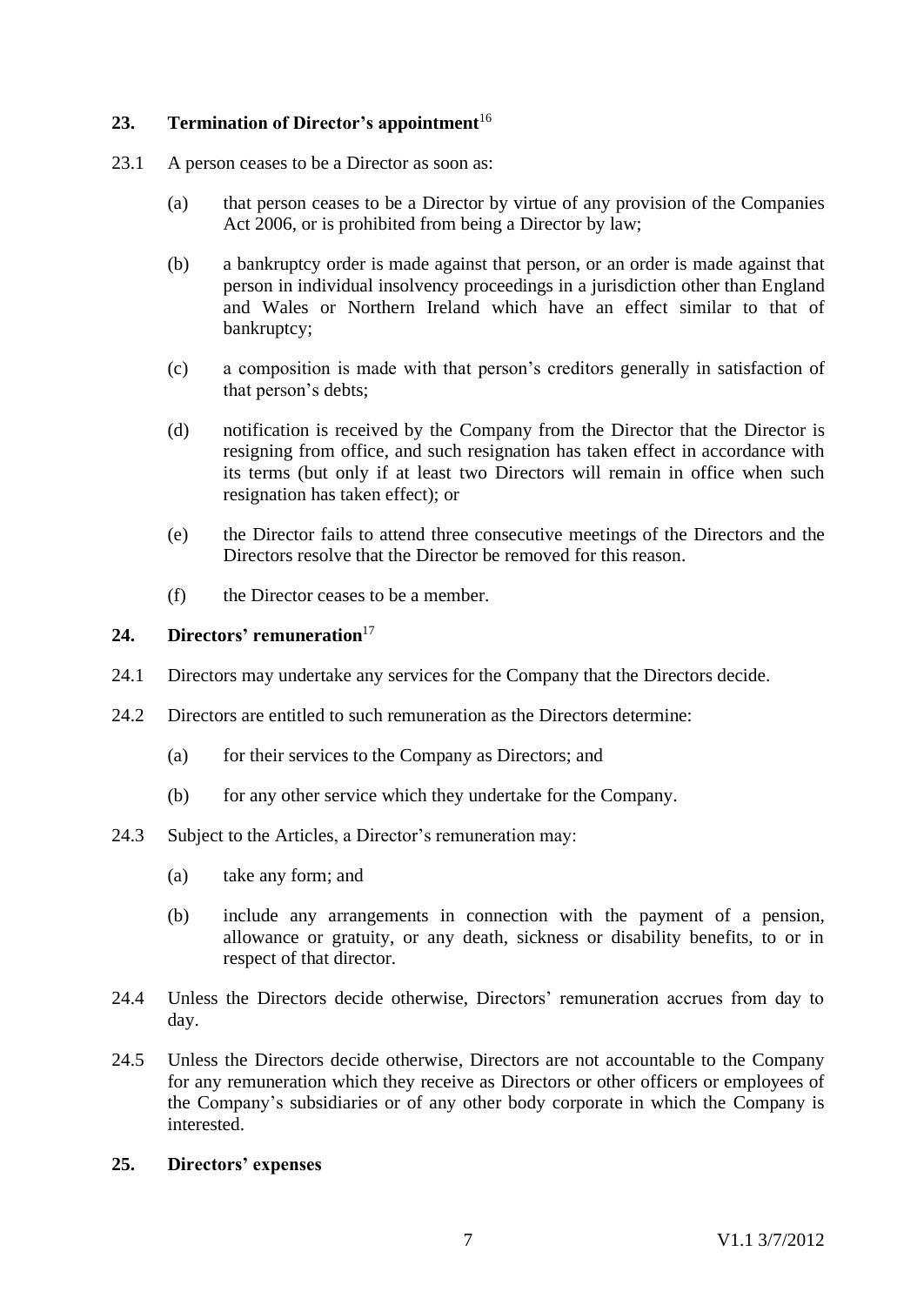- 25.1 The Company may pay any reasonable expenses which the Directors properly incur in connection with their attendance at:
	- (a) meetings of Directors or committees of Directors;
	- (b) general meetings; or
	- (c) separate meetings of any class of members or of the holders of any debentures of the Company,

or otherwise in connection with the exercise of their powers and the discharge of their responsibilities in relation to the Company.

# **MEMBERS**<sup>18</sup>

#### **BECOMING AND CEASING TO BE A COMPANY MEMBER**<sup>19</sup>

#### <span id="page-10-2"></span><span id="page-10-1"></span><span id="page-10-0"></span>**26. Becoming a company member**<sup>20</sup>

- 26.1 The subscribers to the Memorandum are the first members of the Company.
- 26.2 Such other persons as are admitted to membership of the company in accordance with the Articles shall be members of the Company.
- 26.3 Each member of the company shall be a Director.
- 26.4 No person shall be admitted a member of the Company unless he or she is approved by the Directors.
- 26.5 Every person who wishes to become a member shall deliver to the company an application for membership in such form (and containing such information) as the Directors require and executed by him or her.
- 26.6 For the sake of clarity, subscription members are not members of the company.

# <span id="page-10-3"></span>**27. Termination of membership**<sup>21</sup>

- 27.1 Membership is not transferable to anyone else.
- 27.2 Membership is terminated if:
	- 27.2.1 the member dies or ceases to exist;
	- 27.2.2 otherwise in accordance with the Articles; or
	- 27.2.3 a Company Member ceases to be a Director.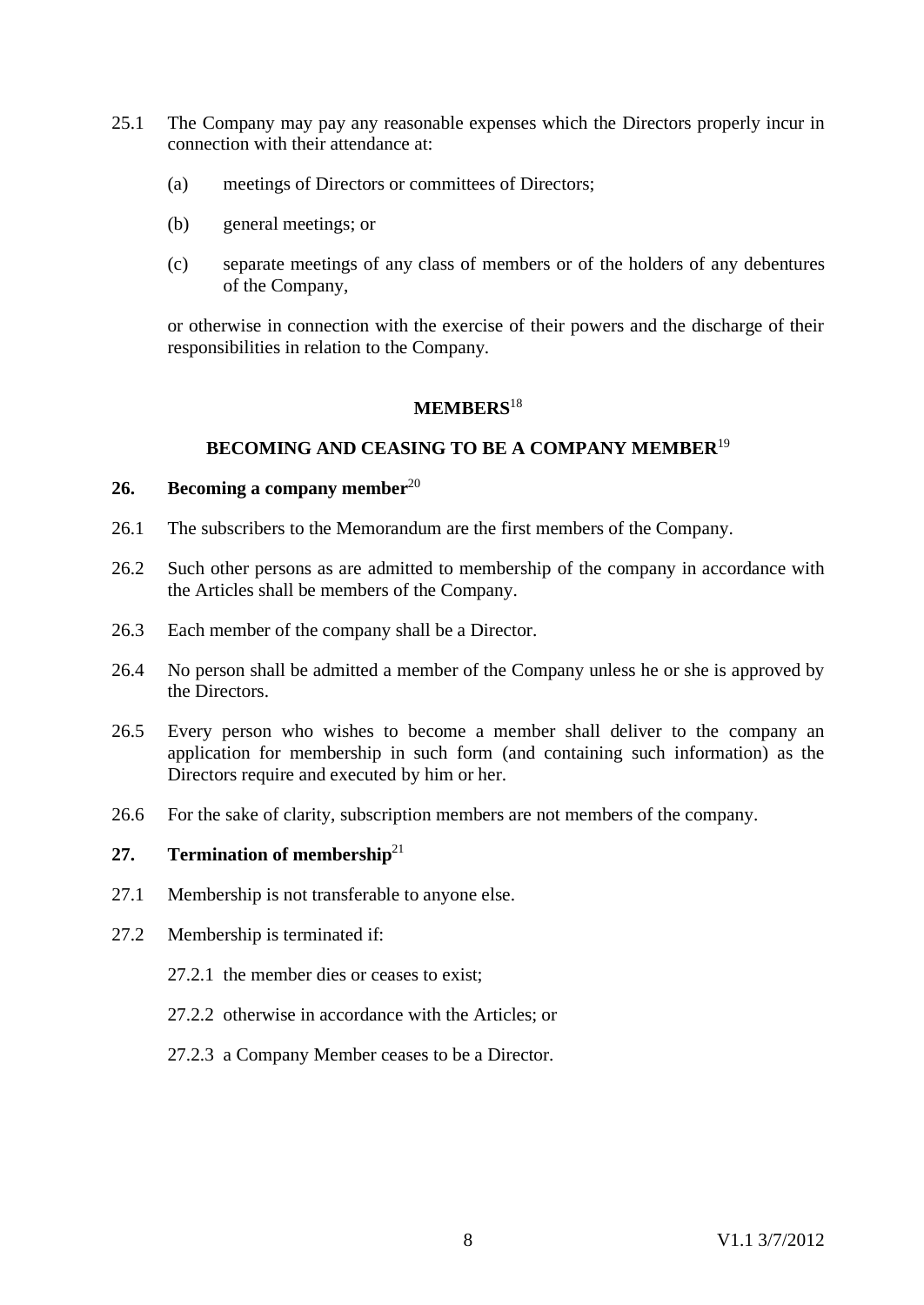# **DECISION MAKING BY MEMBERS**

# <span id="page-11-1"></span><span id="page-11-0"></span>**28. Members' meetings**<sup>22</sup>

- 28.1 The Directors may call a general meeting at any time.
- 28.2 General meetings must be held in accordance with the provisions regarding such meetings in the Companies Acts. 23
- 28.3 A person who is not a member of the Company shall not have any right to vote at a general meeting of the Company; but this is without prejudice to any right to vote on a resolution affecting the rights attached to a class of the Company's debentures.  $24$
- 28.4 Article 28.3 shall not prevent a person who is a proxy for a member or a duly authorised representative of a member from voting at a general meeting of the Company.

#### <span id="page-11-2"></span>**29. Written resolutions**

- 29.1 Subject to Article [29.3,](#page-11-3) a written resolution of the Company passed in accordance with this Article 29 shall have effect as if passed by the Company in general meeting:
	- 29.1.1 A written resolution is passed as an ordinary resolution if it is passed by a simple majority of the total voting rights of eligible members.
	- 29.1.2 A written resolution is passed as a special resolution if it is passed by members representing not less than 75% of the total voting rights of eligible members. A written resolution is not a special resolution unless it states that it was proposed as a special resolution.
- 29.2 In relation to a resolution proposed as a written resolution of the Company the eligible members are the members who would have been entitled to vote on the resolution on the circulation date of the resolution.
- <span id="page-11-3"></span>29.3 A members' resolution under the Companies Acts removing a Director or an auditor before the expiration of his or her term of office may not be passed as a written resolution.
- 29.4 A copy of the written resolution must be sent to every member together with a statement informing the member how to signify their agreement to the resolution and the date by which the resolution must be passed if it is not to lapse. Communications in relation to written notices shall be sent to the Company's auditors in accordance with the Companies Acts.
- 29.5 A member signifies their agreement to a proposed written resolution when the Company receives from him or her an authenticated Document identifying the resolution to which it relates and indicating his or her agreement to the resolution.
	- 29.5.1 If the Document is sent to the Company in Hard Copy Form, it is authenticated if it bears the member's signature.
	- 29.5.2 If the Document is sent to the Company by Electronic Means, it is authenticated if it bears the member's signature or if it is from an email Address notified by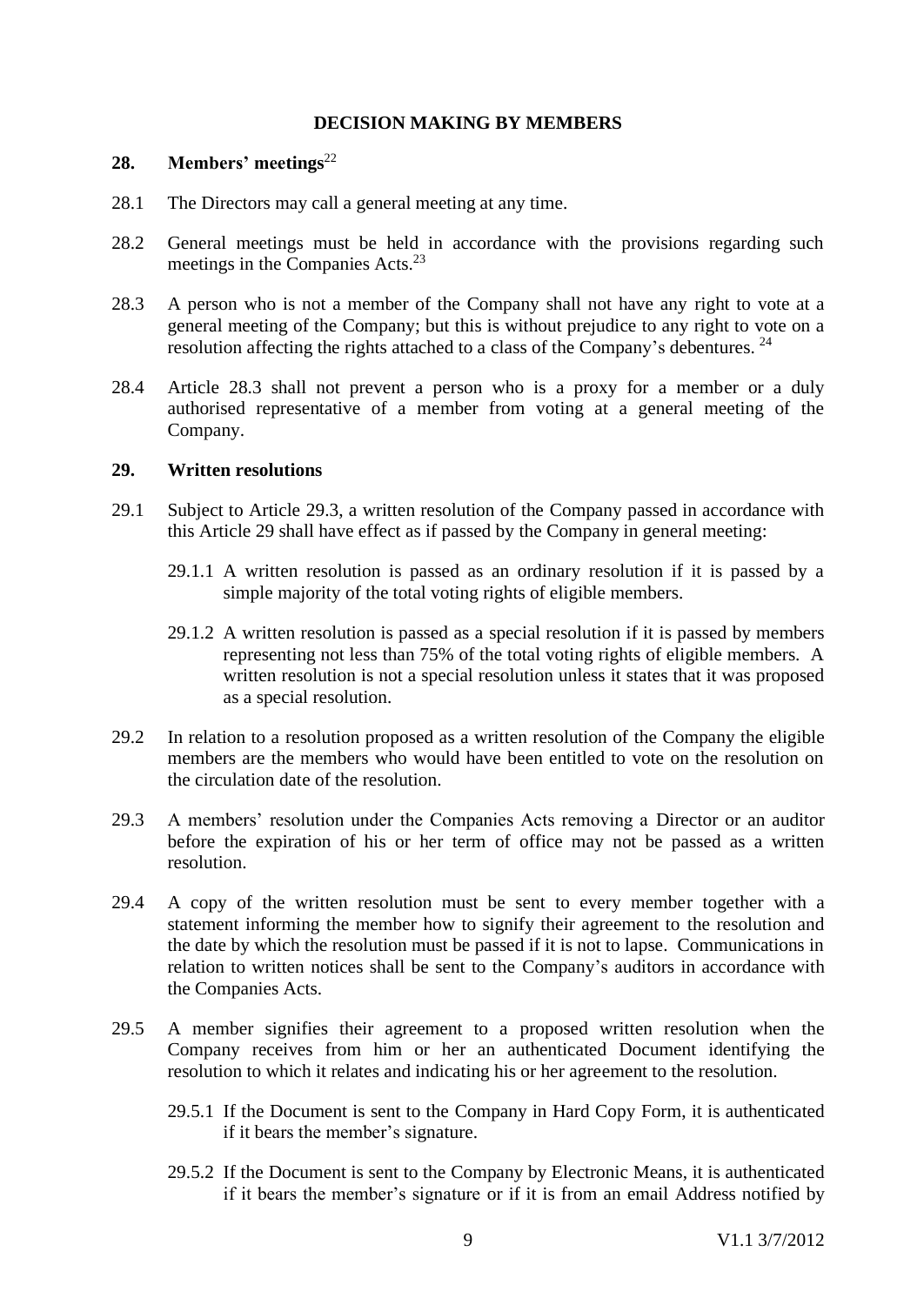the member to the Company for the purposes of receiving Documents or information by Electronic Means.

- 29.6 A written resolution is passed when the required majority of eligible members have signified their agreement to it.
- 29.7 A proposed written resolution lapses if it is not passed within 28 days beginning with the circulation date.

# **ADMINISTRATIVE ARRANGEMENTS AND MISCELLANEOUS**

#### <span id="page-12-1"></span><span id="page-12-0"></span>**30. Means of communication to be used**

- 30.1 Subject to the Articles, anything sent or supplied by or to the Company under the Articles may be sent or supplied in any way in which the Companies Act 2006 provides for Documents or information which are authorised or required by any provision of that Act to be sent or supplied by or to the Company.
- 30.2 Subject to the Articles, any notice or Document to be sent or supplied to a Director in connection with the taking of decisions by Directors may also be sent or supplied by the means by which that Director has asked to be sent or supplied with such notices or Documents for the time being.
- 30.3 A Director may agree with the Company that notices or Documents sent to that Director in a particular way are to be deemed to have been received within an agreed time of their being sent, and for the agreed time to be less than 48 hours.

# <span id="page-12-2"></span>**31. Irregularities**

31.1 The proceedings at any meeting or on the taking of any poll or the passing of a written resolution or the making of any decision shall not be invalidated by reason of any accidental informality or irregularity (including any accidental omission to give or any non-receipt of notice) or any want of qualification in any of the persons present or voting or by reason of any business being considered which is not referred to in the notice unless a provision of the Companies Acts specifies that such informality, irregularity or want of qualification shall invalidate it.

# <span id="page-12-3"></span>**32. Minutes**

- 32.1 The Directors must cause minutes to be made in books kept for the purpose:
	- 32.1.1 of all appointments of officers made by the Directors;
	- 32.1.2 of all resolutions of the Company and of the Directors (including, without limitation, decisions of the Directors made without a meeting); and
	- 32.1.3 of all proceedings at meetings of the Company and of the Directors, and of committees of Directors, including the names of the Directors present at each such meeting;

and any such minute, if purported to be signed (or in the case of minutes of Directors' meetings signed or authenticated) by the chair of the meeting at which the proceedings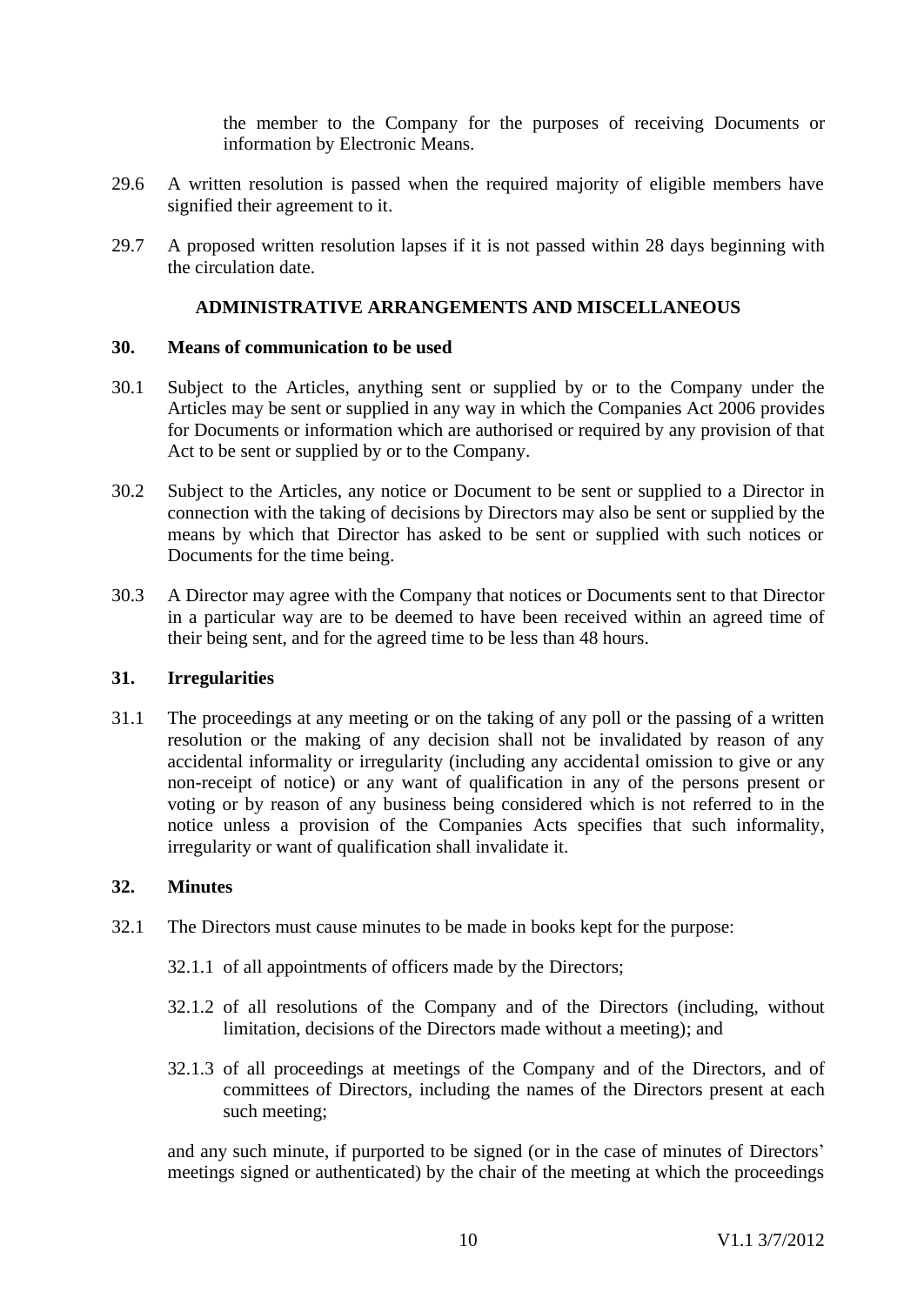were had, or by the chair of the next succeeding meeting, shall, as against any member or Director of the Company, be sufficient evidence of the proceedings.

32.2 The minutes must be kept for at least ten years from the date of the meeting, resolution or decision.

# <span id="page-13-0"></span>**33. Records and accounts**<sup>25</sup>

- 33.1 The Directors shall comply with the requirements of the Companies Acts as to maintaining a members' register, keeping financial records, the audit or examination of accounts and the preparation and transmission to the Registrar of Companies and the Regulator of:
- 33.2 annual reports;
- 33.3 annual returns; and
- 33.4 annual statements of account.
- 33.5 Except as provided by law or authorised by the Directors or an ordinary resolution of the Company, no person is entitled to inspect any of the Company's accounting or other records or Documents merely by virtue of being a member.

# <span id="page-13-1"></span>**34. Indemnity**

- 34.1 Subject to Article 34.2, a relevant Director of the Company or an associated company may be indemnified out of the Company's assets against:
	- (a) any liability incurred by that Director in connection with any negligence, default, breach of duty or breach of trust in relation to the Company or an associated company;
	- (b) any liability incurred by that Director in connection with the activities of the Company or an associated company in its capacity as a trustee of an occupational pension scheme (as defined in section 235(6) of the Companies Act 2006); and
	- (c) any other liability incurred by that Director as an officer of the Company or an associated company.
- 34.2 This Article does not authorise any indemnity which would be prohibited or rendered void by any provision of the Companies Acts or by any other provision of law.
- 34.3 In this Article:
	- (a) companies are associated if one is a subsidiary of the other or both are subsidiaries of the same body corporate; and
	- (b) a "relevant Director" means any Director or former Director of the Company or an associated company.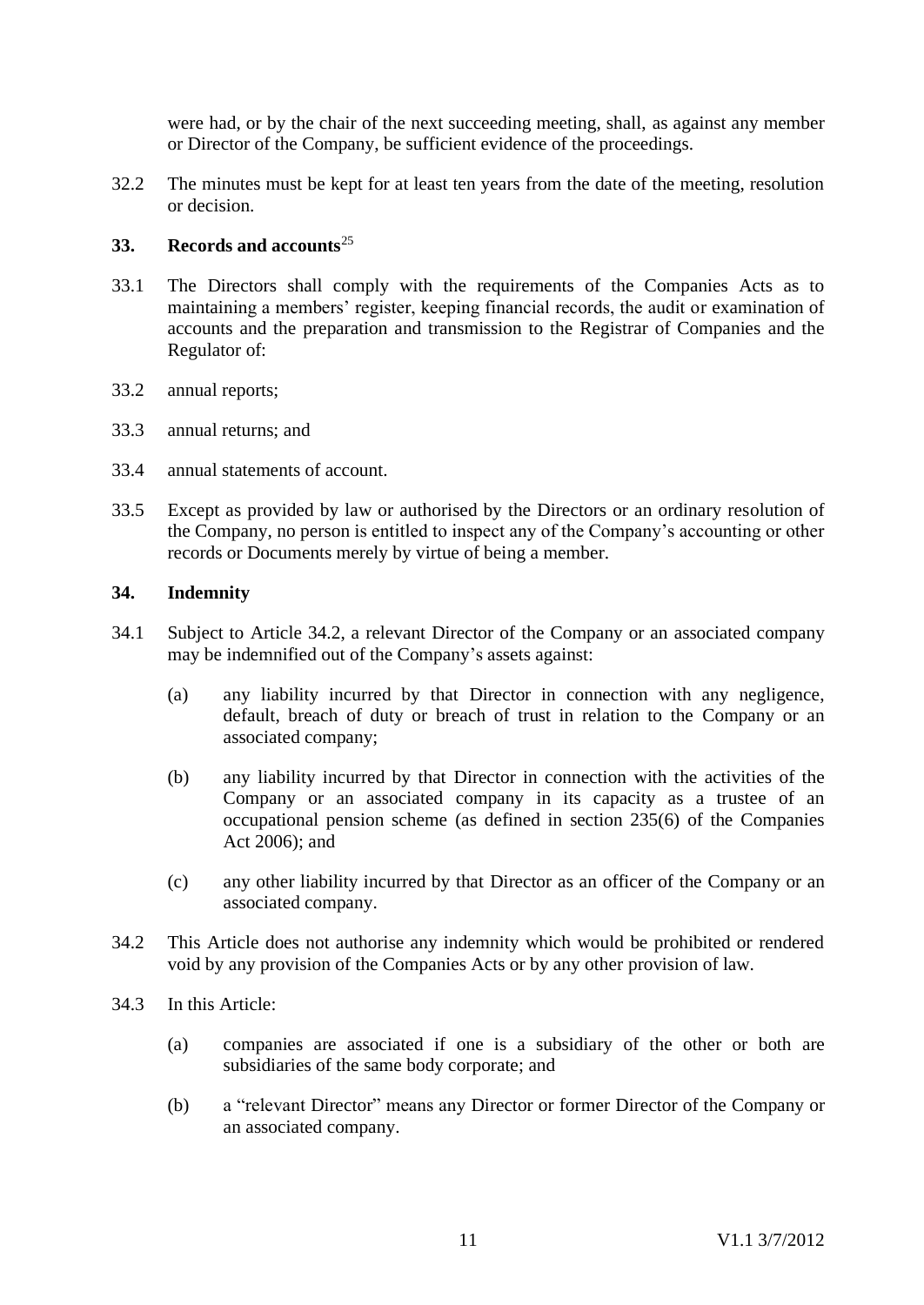# <span id="page-14-0"></span>**35. Insurance**

- 35.1 The Directors may decide to purchase and maintain insurance, at the expense of the Company, for the benefit of any relevant Director in respect of any relevant loss.
- 35.2 In this Article:
	- (a) a "relevant Director" means any Director or former Director of the Company or an associated company;
	- (b) a "relevant loss" means any loss or liability which has been or may be incurred by a relevant Director in connection with that Director's duties or powers in relation to the Company, any associated company or any pension fund or employees' share scheme of the company or associated company; and
	- (c) companies are associated if one is a subsidiary of the other or both are subsidiaries of the same body corporate.

# <span id="page-14-1"></span>**36. Exclusion of model articles**

36.1 The relevant model articles for a company limited by guarantee are hereby expressly excluded.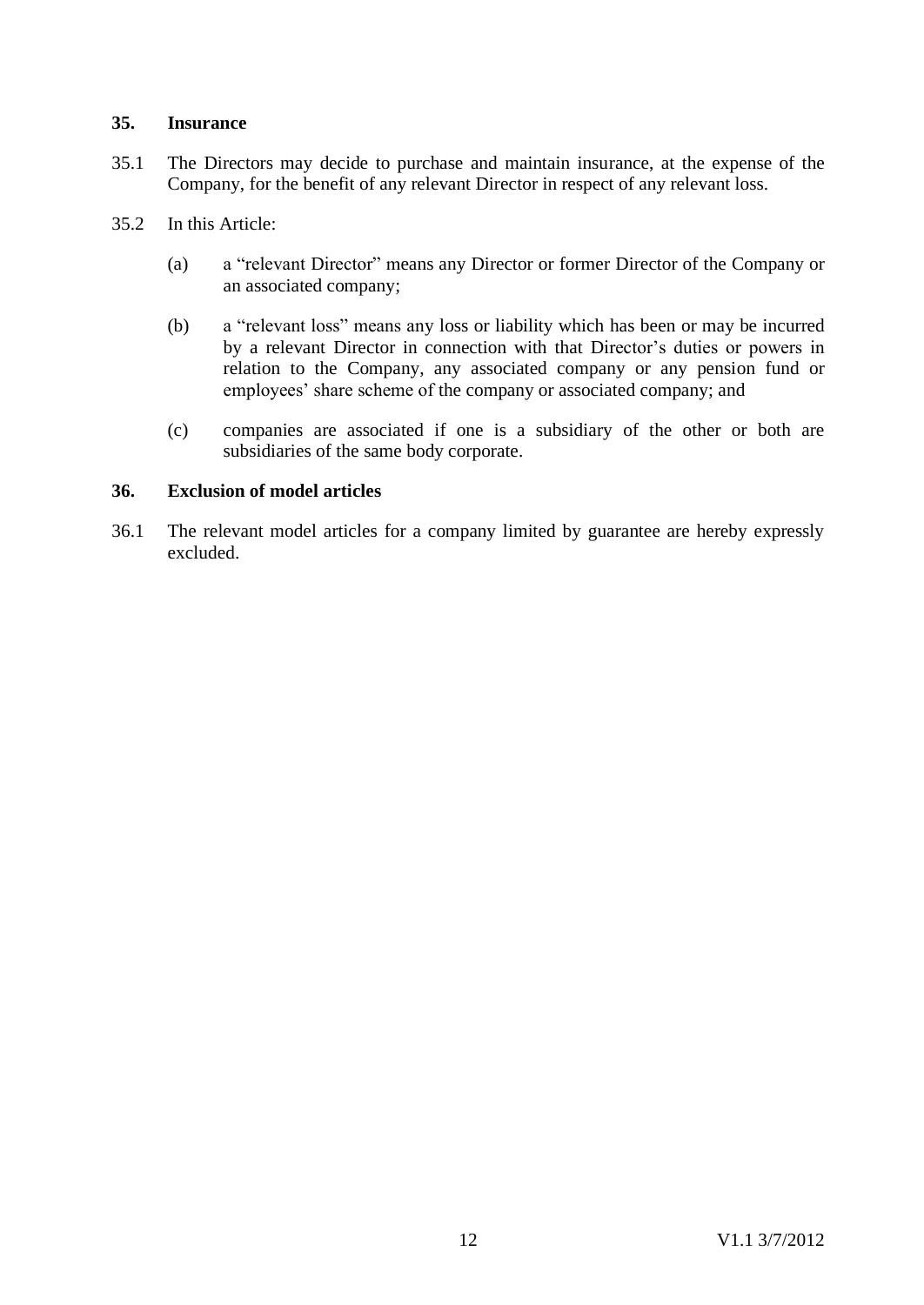# **SCHEDULE**

# **INTERPRETATION**

# <span id="page-15-0"></span>**Defined terms**

1. In the Articles, unless the context requires otherwise, the following terms shall have the following meanings:

|      | <b>Term</b>            | <b>Meaning</b>                                                                                                                                                                                            |
|------|------------------------|-----------------------------------------------------------------------------------------------------------------------------------------------------------------------------------------------------------|
| 1.1  | "Address"              | includes a number or address used for the<br>purposes of sending or receiving Documents by<br>Electronic Means;                                                                                           |
| 1.2  | "Articles"             | the Company's articles of association;                                                                                                                                                                    |
| 1.3  | "asset-locked body"    | means (i) a community interest company, a<br>charity <sup>26</sup> or a Permitted Society; or (ii) a body<br>established outside the United Kingdom that is<br>equivalent to any of those;                |
| 1.4  | "bankruptcy"           | includes individual insolvency proceedings in a<br>jurisdiction other than England and Wales or<br>Northern Ireland which have an effect similar to<br>that of bankruptcy;                                |
| 1.5  | "Chair"                | has the meaning given in Article 10;                                                                                                                                                                      |
| 1.6  | "Circulation Date"     | in relation to a written resolution, has the<br>meaning given to it in the Companies Acts;                                                                                                                |
| 1.7  | "Clear Days"           | in relation to the period of a notice, that period<br>excluding the day when the notice is given or<br>deemed to be given and the day for which it is<br>given or on which it is to take effect;          |
| 1.8  | "community"            | is to be construed in accordance with accordance<br>with Section $35(5)$ of the Company's (Audit)<br>Investigations and Community Enterprise) Act<br>2004;                                                |
| 1.9  | "Companies Acts"       | means the Companies Acts (as defined in Section<br>2 of the Companies Act 2006), in so far as they<br>apply to the Company;                                                                               |
| 1.10 | "Company"              | Sustainable Leather Foundation CIC;                                                                                                                                                                       |
| 1.11 | "Company Member"       | means a member of the Sustainable Leather<br>Foundation CIC as set out in these Articles.                                                                                                                 |
| 1.12 | "Conflict of Interest" | any direct or indirect interest of a Director<br>(whether personal, by virtue of a duty of loyalty<br>another organisation or otherwise) that<br>to<br>conflicts, or might conflict with the interests of |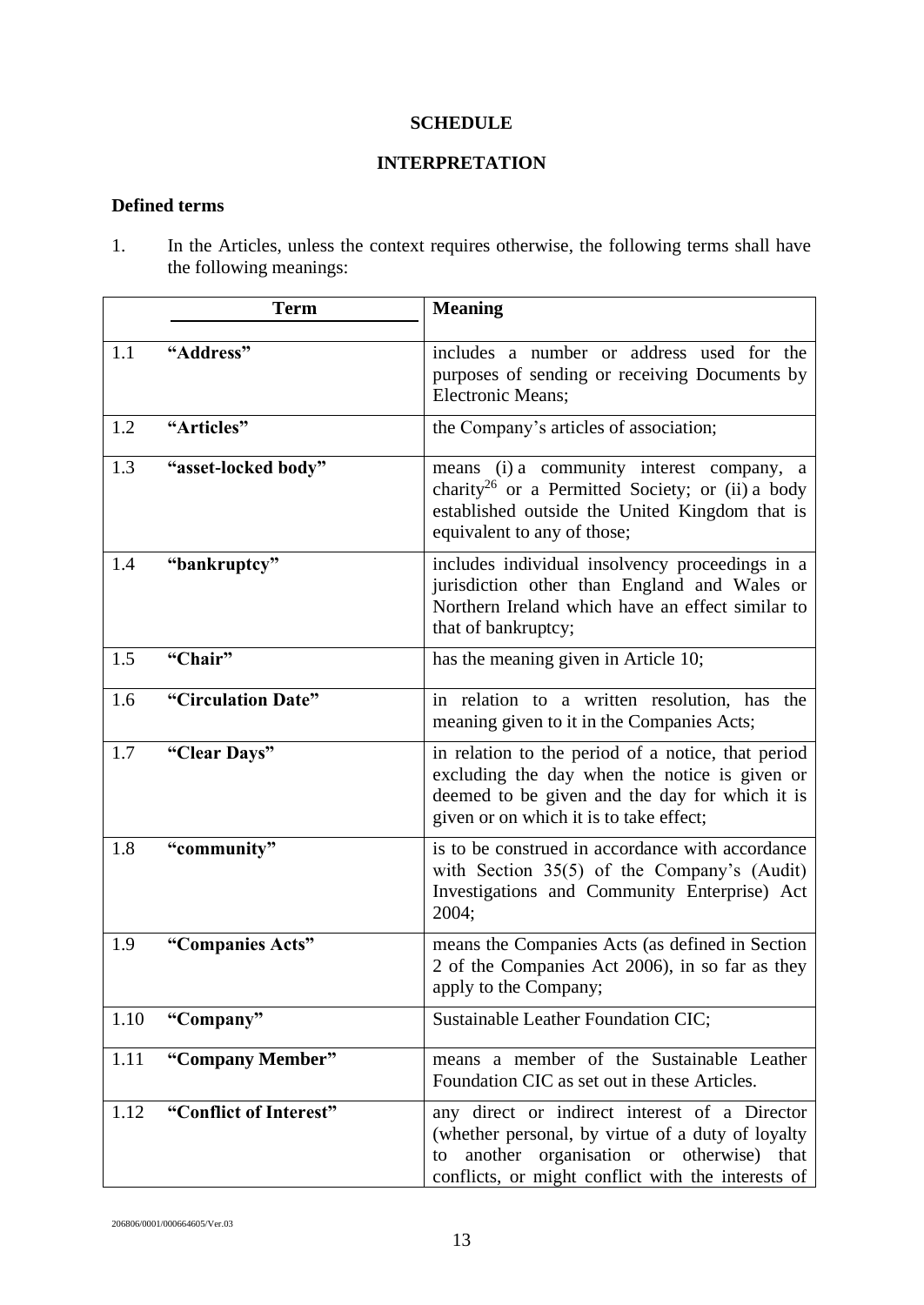|      |                                                   | the Company;                                                                                                                                                                                                                                                                                            |
|------|---------------------------------------------------|---------------------------------------------------------------------------------------------------------------------------------------------------------------------------------------------------------------------------------------------------------------------------------------------------------|
| 1.13 | "Director"                                        | a director of the Company, and includes any<br>person occupying the position of director, by<br>whatever name called;                                                                                                                                                                                   |
| 1.14 | "Document"                                        | unless otherwise<br>includes,<br>indicated,<br>any<br>document sent or supplied in Electronic Form;                                                                                                                                                                                                     |
| 1.15 | "Electronic<br>Form"<br>and<br>"Electronic Means" | have the meanings respectively given to them in<br>Section 1168 of the Companies Act 2006;                                                                                                                                                                                                              |
| 1.16 | "Hard Copy Form"                                  | has the meaning given to it in the Companies Act<br>2006;                                                                                                                                                                                                                                               |
| 1.17 | "Memorandum"                                      | the Company's memorandum of association;                                                                                                                                                                                                                                                                |
| 1.18 | "participate"                                     | in relation to a Directors' meeting, has the<br>meaning given in Article 14;                                                                                                                                                                                                                            |
| 1.19 | "Permitted<br><b>Registered</b>                   | "Registered Society" means -                                                                                                                                                                                                                                                                            |
|      | Society"                                          | a registered society within the<br>(a)<br>meaning given by section $1(1)$ of<br>the Co-operative and Community<br>Benefit Societies Act 2014; or<br>a society registered or deemed to<br>(b)<br>be registered under the Industrial<br>Provident<br>and<br>Societies<br>Act<br>(Northern Ireland) 1969;" |
| 1.20 | "the Regulator"                                   | means the Regulator of Community Interest<br>Companies;                                                                                                                                                                                                                                                 |
| 1.21 | "Secretary"                                       | the secretary of the Company (if any);                                                                                                                                                                                                                                                                  |
| 1.22 | "specified"                                       | means specified in the articles of association of<br>the Company for the purposes of this paragraph;                                                                                                                                                                                                    |
| 1.23 | "subsidiary"                                      | has the meaning given in section 1159 of the<br>Companies Act 2006;                                                                                                                                                                                                                                     |
| 1.24 | "transfer"                                        | every description<br>includes<br>of<br>disposition,<br>payment, release or distribution, and the creation<br>or extinction of an estate or interest in, or right<br>over, any property; and                                                                                                             |
| 1.25 | "Writing"                                         | the representation or reproduction of words,<br>symbols or other information in a visible form by<br>any method or combination of methods, whether<br>sent or supplied in Electronic Form or otherwise.                                                                                                 |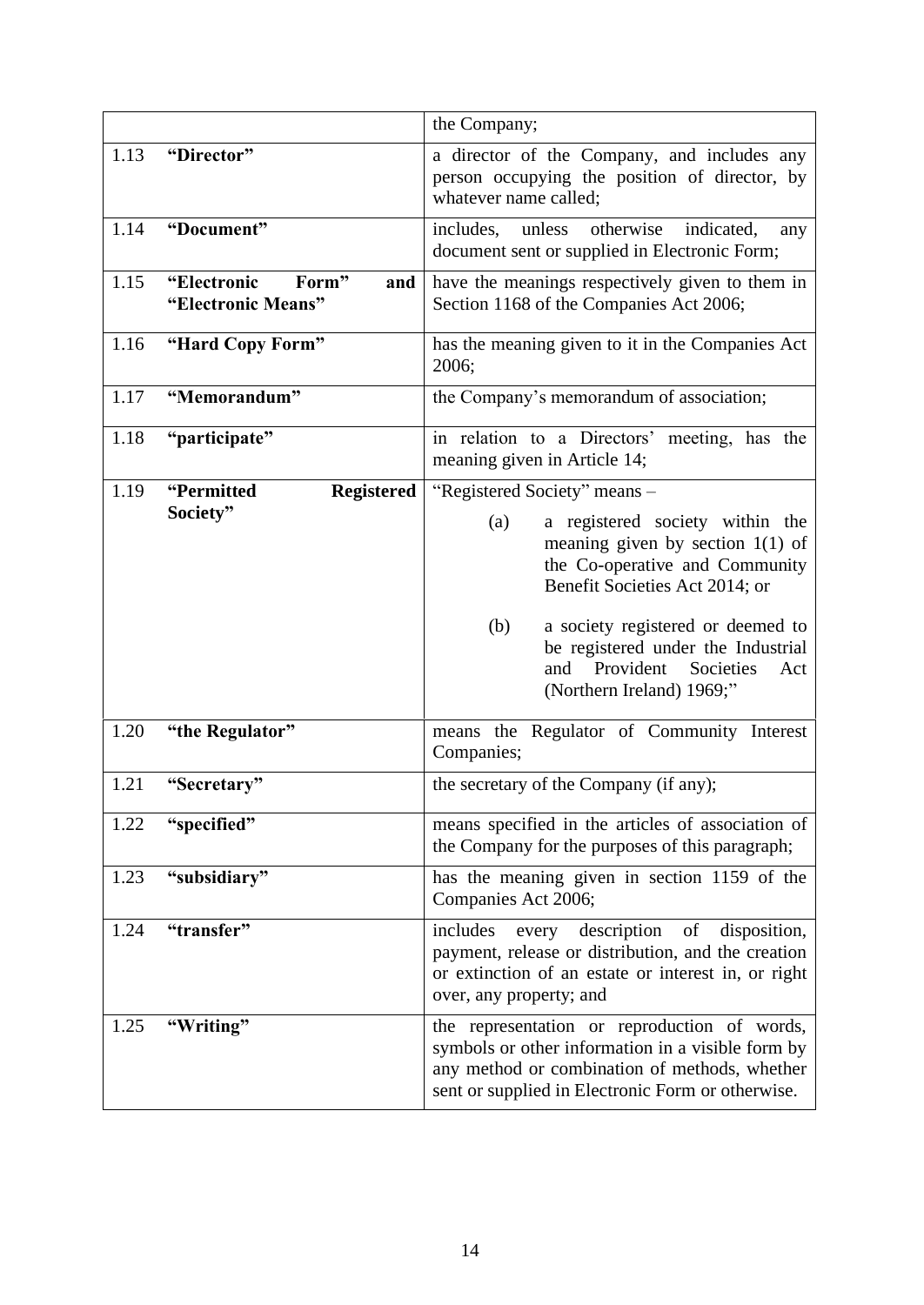- 2. **Subject to clause** [3](#page-17-0) of this Schedule, any reference in the Articles to an enactment includes a reference to that enactment as re-enacted or amended from time to time and to any subordinate legislation made under it.
- <span id="page-17-0"></span>3. Unless the context otherwise requires, other words or expressions contained in these Articles bear the same meaning as in the Companies Acts as in force on the date when these Articles become binding on the Company.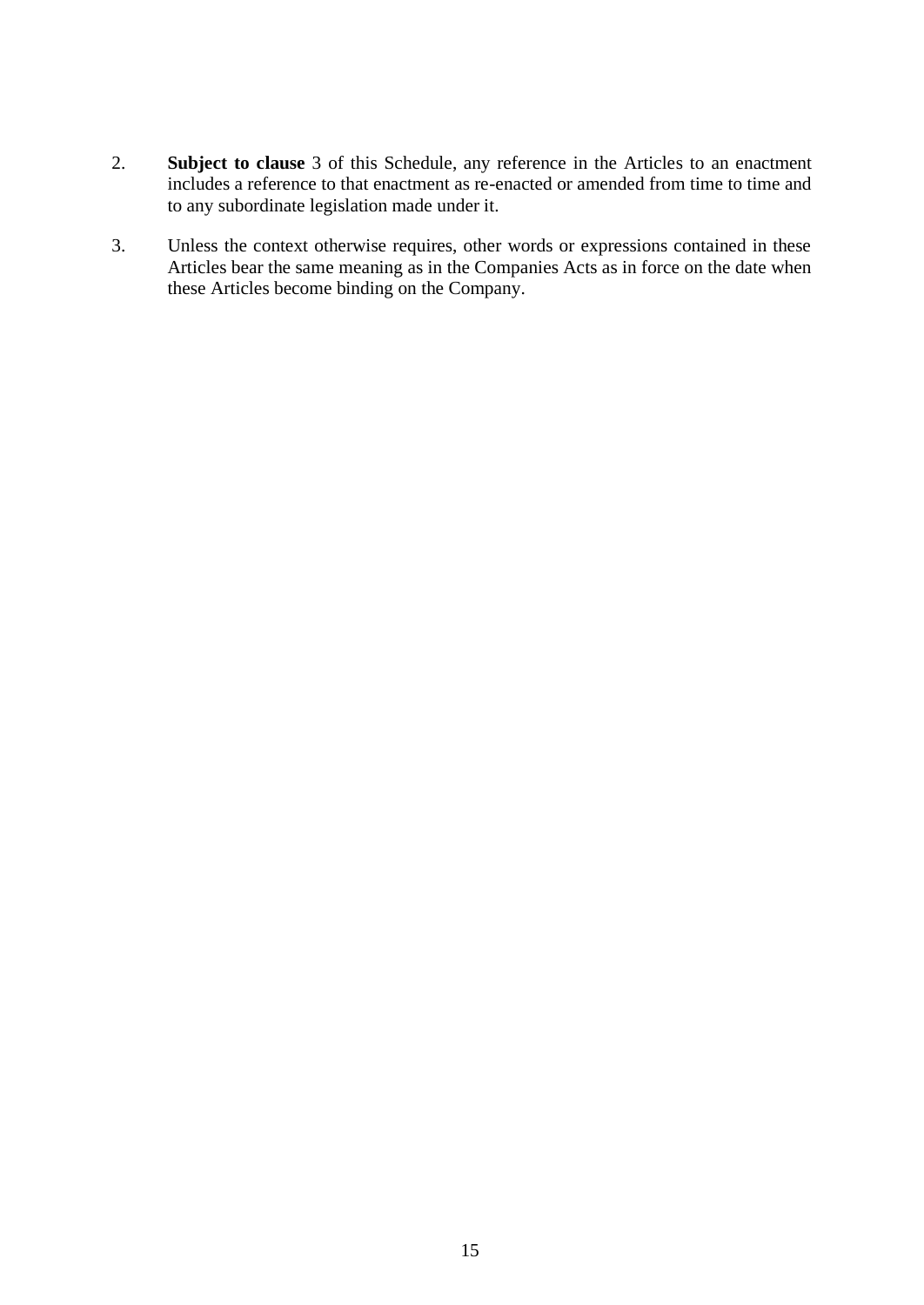<sup>7</sup> Article 11 permits the Directors to delegate any of their functions. Delegation may take the form of, for instance, the Directors giving a managing director general authority to run the company's day to day business, or responsibility for specific matters being delegated to particular directors (e.g. financial matters to a finance director); or it may be equally appropriate to delegate matters to persons other than Directors. In all cases, it is important to remember that delegation does not absolve Directors of their general duties towards the company and their overall responsibility for its management. This means that, amongst other things, Directors must be satisfied that those to whom responsibilities are delegated are competent to carry them out.

<sup>8</sup> Article 12 states that the Directors must make decisions by majority at a meeting in accordance with article 14; or unanimously if taken in accordance with article 18.

<sup>9</sup> Article 14.2 is designed to facilitate the taking of decisions by the directors communicating via telephone or video conference calls. Note the requirement to keep a written record of meetings and decisions (article 32). <sup>10</sup> The quorum may be fixed in absolute terms (e.g. "two Directors") or as a proportion of the total number of Directors (e.g. "one third of the total number of Directors"). You may even wish to stipulate that particular named Directors, or Directors representing particular stakeholder interests, must be present to constitute a quorum.

 $11$  Article 17 reflects paragraph 4 of Schedule 1 to the Regulations, which is required to be included in the articles of all community interest companies.

 $12$  You may wish to include a provision which gives the chair of the board a casting vote. This will enable the directors to resolve any deadlock at board level.

<sup>13</sup> Article 18 is designed to facilitate the taking of decisions by directors following discussions in the form of, for example, email exchanges copied to all the directors. Note the requirements as to recording the decision in articles 18.2 and 32.

<sup>14</sup> The provisions in articles 19 and 20 reflect the position under the Companies Act 2006. However, it is recommended that, as a matter of good practice, all actual and potential conflicts of interest are disclosed in writing or at a meeting, as the case may be.

<sup>15</sup> Private companies are obliged to have at least one director. Provisions can be inserted into the articles providing for a minimum number of directors. Where the company has just one director, that director must be a natural person. Article 12 notes that, where there is only one director, a majority decision is reached when that director makes a decision. In the case of a single director, the quorum provisions (article 15) will need to be amended accordingly.

<sup>16</sup> The board of directors cannot remove a director other than in accordance with the provisions in article 23 and the Companies Act 2006.

<sup>17</sup> See the guidance on directors' remuneration in [Part 9] of the Regulator's information and guidance notes. <sup>18</sup> See section 112 of the Companies Act 2006. A company's members are (i) the subscribers to its

memorandum; and (ii) every other person who agrees to become a member of the company and whose name is entered in its register of members.

 $<sup>19</sup>$  There is no need for all those who wish to become Members to subscribe to the Memorandum on</sup> incorporation; they can become Members and be entered in the register of Members after the company has been

<sup>&</sup>lt;sup>1</sup> On articles of association generally, see [Part 5] of the Regulator's information and guidance notes. If you are an existing company wishing to become a community interest company, there is no need to adopt completely new articles, but you must comply with the requirements of the Community Interest Company Regulations 2005 (as amended) ("the Regulations") by including the provisions set out in Schedule 1 to the Regulations in the articles of your company.

<sup>&</sup>lt;sup>2</sup> See [Part 6] of the Regulator's information and guidance notes. Inclusion of the provisions contained in article 3.1 to 3.3 is mandatory, reflecting sub-paragraphs (1) to (3) of paragraph 1 of Schedule 1 to the Regulations <sup>3</sup> See regulation 23 of the Regulations and [Parts 6 and 10] of the Regulator's information and guidance notes.

If the company does not specify that the remaining residual assets are to be transferred to a particular Asset Locked Body, an appropriate recipient will be chosen by the Regulator, in consultation with the company's directors and members.

<sup>&</sup>lt;sup>4</sup> On the specification of the company's objects, see [Part 5] of the Regulator's information and guidance notes  $<sup>5</sup>$  On limited liability, see [Part 3] of the Regulator's information and guidance notes. On guarantees generally</sup> see [Chapter 3.2] of the Regulator's information and guidance notes.

<sup>6</sup> Note that although this model constitution assumes that all Directors are Members and all Members are Directors, and the Directors are given wide powers, under the Articles (and company law more generally) there are still some decisions which Members must make as Members (either in general meeting under the Companies Act 2006 (article 28.2), or by written resolution in accordance with article 29). [See in general the Companies House guidance booklet, "Resolutions" (available online at [http://www.companieshouse.gov.uk/about/gbhtml/gba7.shtml](http://www.companieshouse.gov.uk/about/gbhtml/gba7.shtml))[\).](http://www.companieshouse.gov.uk/about/gbhtml/gba7.shtml))].